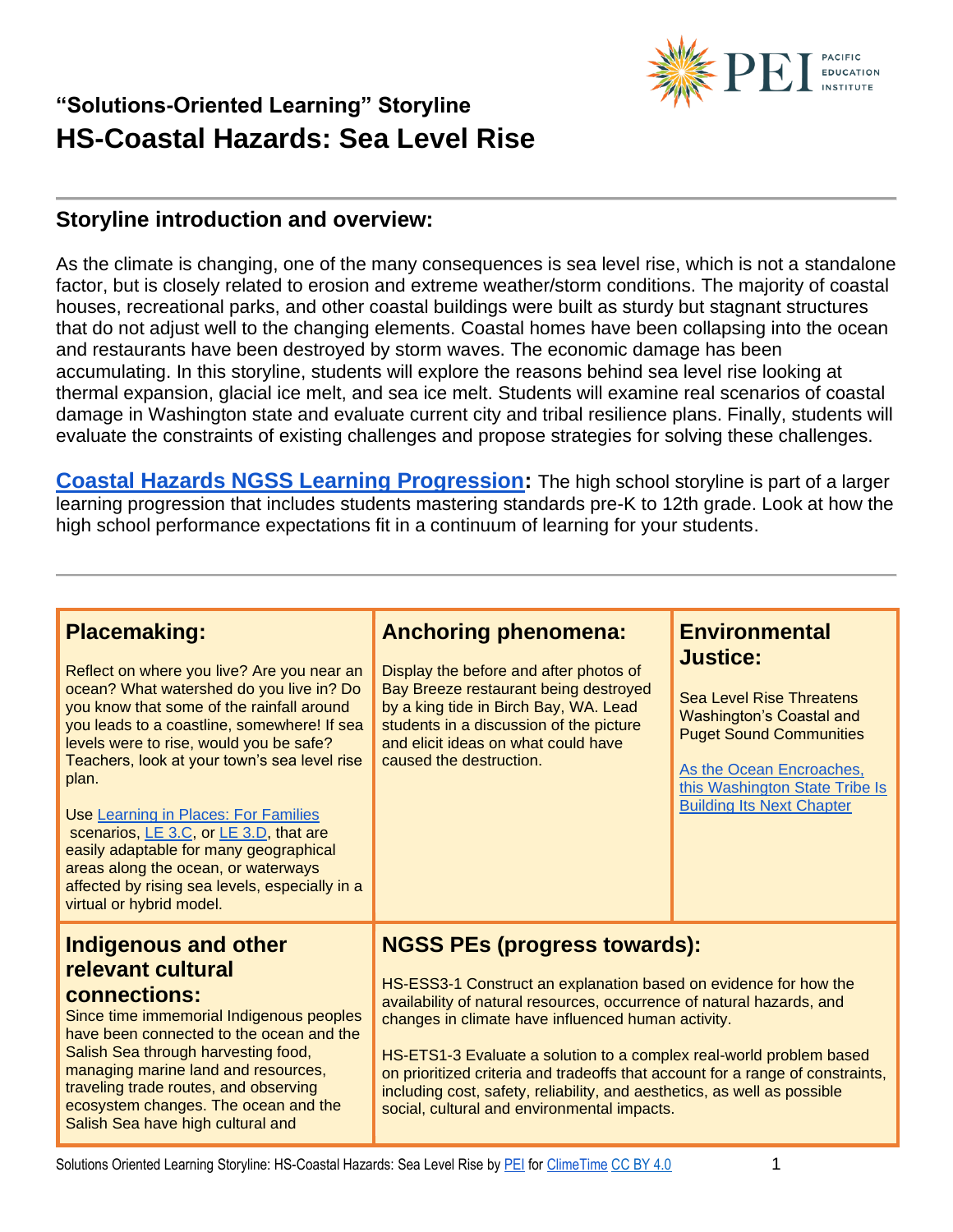

sustenance value to Coastal and Puget Sound tribes.

#### **Estimated time required to implement this storyline: 3- 4 weeks**

#### **NGSS PEs:**

| Science & Engineering Practice (SEP)                                                                                                                                                                                                                                                                                                                                                                                                                                                                                                                                                                                                                                                                                                                                                                                                                                                                                                                                                  | Disciplinary Core Idea (DCI)                                                                                                                                                                                                                                                                                                                                                                                                                                                                                                                                                                                                          | Cross Cutting Concept (CCC)                                                                                                                                                                                                                                                                                                                                                                                                                                                                                                                                                                                                                                                                |
|---------------------------------------------------------------------------------------------------------------------------------------------------------------------------------------------------------------------------------------------------------------------------------------------------------------------------------------------------------------------------------------------------------------------------------------------------------------------------------------------------------------------------------------------------------------------------------------------------------------------------------------------------------------------------------------------------------------------------------------------------------------------------------------------------------------------------------------------------------------------------------------------------------------------------------------------------------------------------------------|---------------------------------------------------------------------------------------------------------------------------------------------------------------------------------------------------------------------------------------------------------------------------------------------------------------------------------------------------------------------------------------------------------------------------------------------------------------------------------------------------------------------------------------------------------------------------------------------------------------------------------------|--------------------------------------------------------------------------------------------------------------------------------------------------------------------------------------------------------------------------------------------------------------------------------------------------------------------------------------------------------------------------------------------------------------------------------------------------------------------------------------------------------------------------------------------------------------------------------------------------------------------------------------------------------------------------------------------|
| <b>Constructing Explanations and</b><br><b>Designing Solutions</b><br>Constructing explanations and designing<br>solutions in 9-12 builds on K-8<br>experiences and progresses to<br>explanations and designs that are<br>supported by multiple and independent<br>student-generated sources of evidence<br>consistent with scientific ideas, principles<br>and theories.<br>Evaluate a solution to a complex<br>$\bullet$<br>real-world problem, based on<br>scientific knowledge, student-<br>generated sources of evidence,<br>prioritized criteria, and tradeoff<br>considerations.<br>Construct an explanation based<br>$\bullet$<br>on valid and reliable evidence<br>obtained from a variety of<br>sources (including students' own<br>investigations, models, theories,<br>simulations, peer review) and<br>the assumption that theories<br>and laws that describe the<br>natural world operate today as<br>they did in the past and will<br>continue to do so in the future. | <b>ETS1.B: Developing Possible Solutions</b><br>When evaluating solutions, it is<br>important to take into account a<br>range of constraints, including<br>cost, safety, reliability, and<br>aesthetics, and to consider social,<br>cultural, and environmental<br>impacts.<br><b>ESS3.A: Natural Resources</b><br>Resource availability has guided<br>the development of human<br>society.<br><b>ESS3.B: Natural Hazards</b><br>Natural hazards and other<br>geologic events have shaped the<br>course of human history; [they]<br>have significantly altered the sizes<br>of human populations and have<br>driven human migrations. | <b>Cause and Effect</b><br>Empirical evidence is required<br>to differentiate between cause<br>and correlation and make<br>claims about specific causes<br>and effects.<br><b>Connections to Engineering,</b><br><b>Technology, and Applications of</b><br><b>Science</b><br>Influence of Science, Engineering, and<br>Technology on Society and the Natural<br>World<br>Modern civilization depends on<br>$\bullet$<br>major technological systems.<br>New technologies can have<br>$\bullet$<br>deep impacts on society and the<br>environment, including some<br>that were not anticipated.<br>Analysis of costs and benefits is<br>a critical aspect of decisions<br>about technology. |

#### **Materials:**

| <b>Learning Session</b> | <b>Materials</b>                                                                                                                                                                                                                                                                                       |
|-------------------------|--------------------------------------------------------------------------------------------------------------------------------------------------------------------------------------------------------------------------------------------------------------------------------------------------------|
| 4                       | 1 disposable plastic water bottle, 1 clear plastic straw, Dark Marking pen,<br>Clay, putty, or malleable sealant, Paper or cloth towels, Heat source (such<br>as incandescent light bulbs, heat lamps, heating pads or the sun),<br>(optional) thermometer, (optional) food coloring, (optional) ruler |
| 4                       | How Warming Water Causes Sea Level Rise (may have been done in                                                                                                                                                                                                                                         |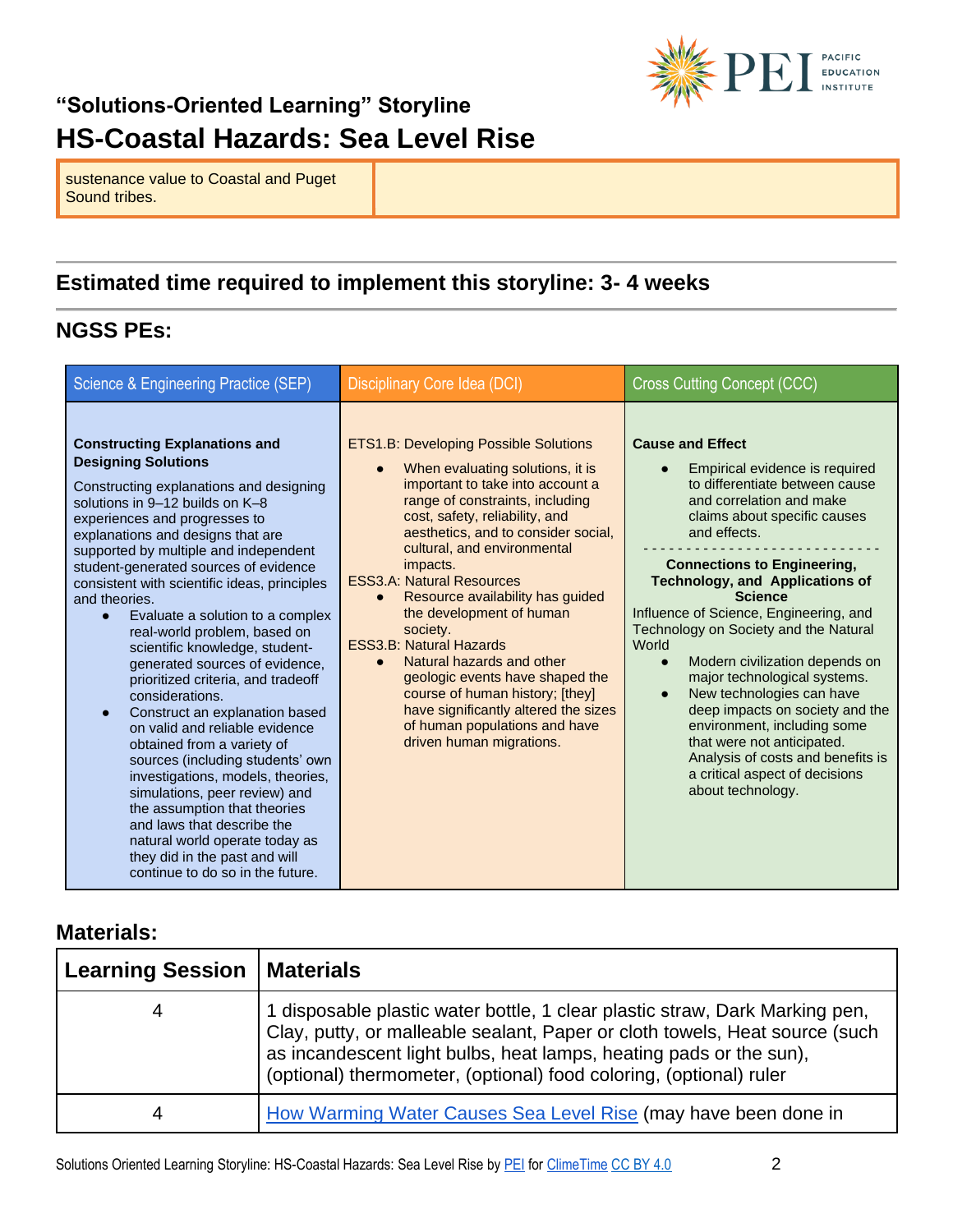

|   | middle school)<br>Two identical, clear plastic containers, Clay, play dough, or small rocks,<br>Tray of ice cubes, Ruler, Cold water, Piece of paper or data sheet,<br>(optional) permanent marker |
|---|----------------------------------------------------------------------------------------------------------------------------------------------------------------------------------------------------|
| 4 | <b>How Melting Ice Causes Sea Level Rise</b><br>2 identical plastic containers (6"x6"), Clay (enough to make 1-2" chunks),<br>Ice cubes, cold water, marking pen, ruler                            |

# **Learning Sessions**

| 1.                                                                                                                                                                                                                                                                                                                                                                                                                                                                                                                                                                                                                                                                                           | <b>Grounding Native Ways of Knowing:</b>                                                                                                                                                                                                                                                                                                                                                                            | <b>Estimated time:</b><br>50 minutes |
|----------------------------------------------------------------------------------------------------------------------------------------------------------------------------------------------------------------------------------------------------------------------------------------------------------------------------------------------------------------------------------------------------------------------------------------------------------------------------------------------------------------------------------------------------------------------------------------------------------------------------------------------------------------------------------------------|---------------------------------------------------------------------------------------------------------------------------------------------------------------------------------------------------------------------------------------------------------------------------------------------------------------------------------------------------------------------------------------------------------------------|--------------------------------------|
|                                                                                                                                                                                                                                                                                                                                                                                                                                                                                                                                                                                                                                                                                              | Students listen to the 4 minute audio at Native Tribe Takes it Plea to Paris and read the article.<br>Students discuss the different factors that are contributing to the hazards of the sea level rise<br>in this village. Students identify the concerns of the Quinault people. The factors and concerns<br>are posted on a board to be available for reference throughout the rest of the learning<br>sessions. |                                      |
|                                                                                                                                                                                                                                                                                                                                                                                                                                                                                                                                                                                                                                                                                              | To connect to native ways of knowing consider exploring the following ideas in connection with<br>your local tribal nation by researching stories of the past and learning about current work and<br>actions the Tribe is taking to mitigate, adapt to, and find solutions to a changing climate.                                                                                                                   |                                      |
| To access information on how to reach out and build relationships with local tribes, visit the<br>OSPI Office of Native Education: Partnering with Tribes, and contact your district's tribal<br>liaison/Title VI coordinator.<br>To learn more about respecting and building upon Indigenous Peoples' Rights visit the<br>Learning in Places website, a project led by Dr. Megan Bang then read Practice Brief #10:<br>Teaching STEM In Ways that Respect and Build Upon Indigenous Peoples' Rights and<br>Practice Brief #11: Implementing Meaningful STEM Education with Indigenous Students &<br><b>Families published on the University of Washington's STEM Teaching Tools website</b> |                                                                                                                                                                                                                                                                                                                                                                                                                     |                                      |
|                                                                                                                                                                                                                                                                                                                                                                                                                                                                                                                                                                                                                                                                                              | Suggested activity for teachers and students: 3-2-1 research process<br>Three new learnings about the Tribe most local to you<br>Two questions that you still have about the Tribe most local to you<br>One action you can commit to begin a partnership with the Tribe most local to you                                                                                                                           |                                      |
|                                                                                                                                                                                                                                                                                                                                                                                                                                                                                                                                                                                                                                                                                              | Below are some examples of regional tribal connections to sea level rise.                                                                                                                                                                                                                                                                                                                                           |                                      |
|                                                                                                                                                                                                                                                                                                                                                                                                                                                                                                                                                                                                                                                                                              | <b>Quinault Indian Reservation's plan to relocate with rising sea levels</b><br>Makah Tribe's climate assessment to determine migration<br>Case Studies: UW Geographical reference for tribal case studies                                                                                                                                                                                                          |                                      |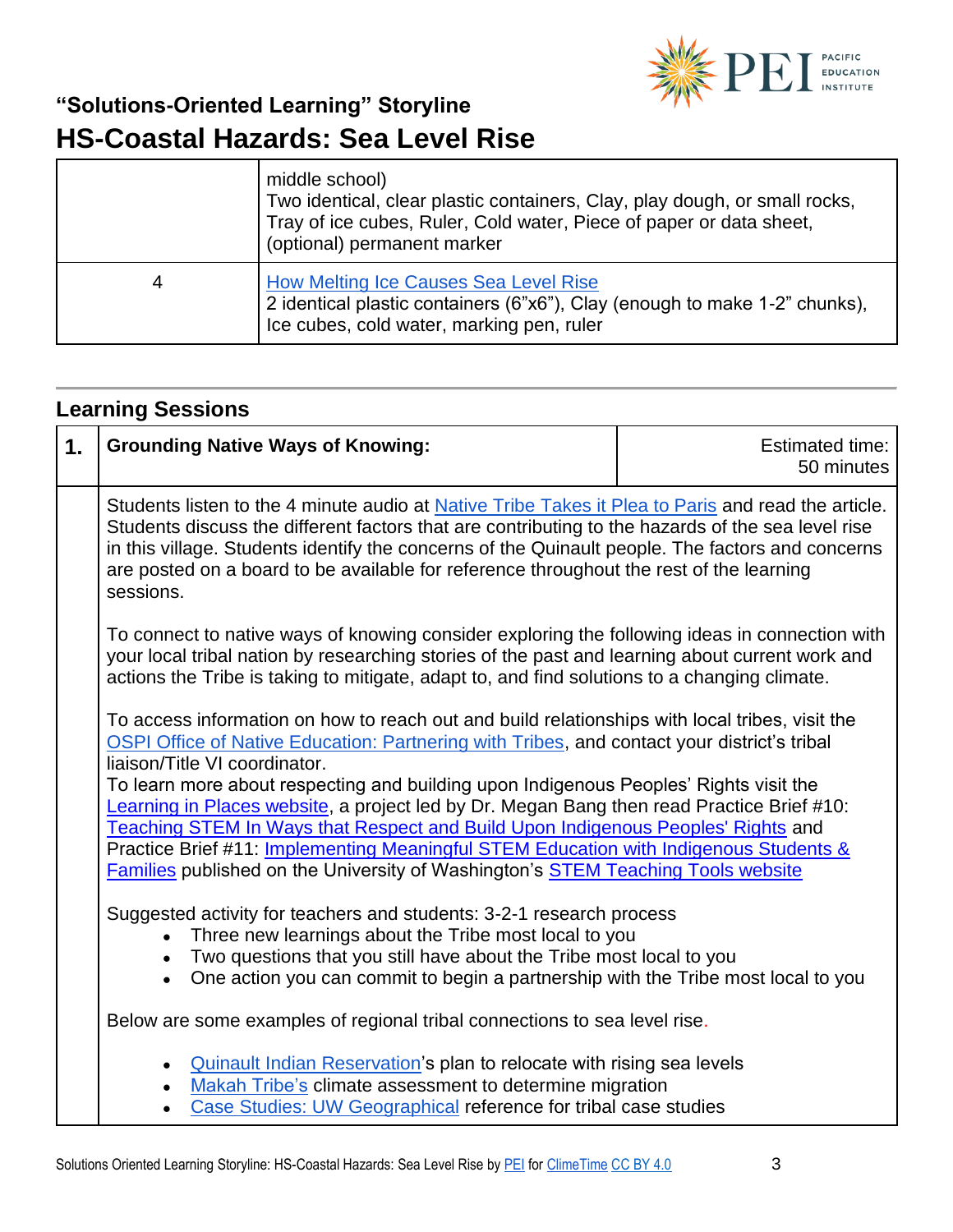

| 2.                                                                                                                                                                                                                                                                                                                                                                                                              | <b>Examine phenomena:</b>                                                                                                                                                                                                                                         | Estimated time:<br>30 minutes |
|-----------------------------------------------------------------------------------------------------------------------------------------------------------------------------------------------------------------------------------------------------------------------------------------------------------------------------------------------------------------------------------------------------------------|-------------------------------------------------------------------------------------------------------------------------------------------------------------------------------------------------------------------------------------------------------------------|-------------------------------|
| Display the before and after photos of Bay Breeze restaurant being destroyed by a king tide in<br>Birch Bay, WA. Elicit ideas on what caused the destruction. Encourage students to think about<br>the factors that caused the actual damage and the changes in the environment that impacted<br>those factors. Use this link to access photos: Watch: Storm surge floods waterfront restaurant<br>in Birch Bay |                                                                                                                                                                                                                                                                   |                               |
|                                                                                                                                                                                                                                                                                                                                                                                                                 | Explore the Birch Bay repairs could help beachfront weather big storms that occurred after the<br>storm, this one includes a design for a solution.                                                                                                               |                               |
|                                                                                                                                                                                                                                                                                                                                                                                                                 | Find a tribe near your school and see what the projections for sea level rise in the next few<br>decades, by using the Tribal Climate Tool.<br>Note: You should set the parameters as follows:<br>view: using graph, climate-related variable: relative sea level |                               |

| 3. | <b>Pre-Assessment:</b>                                   | <b>Estimated time:</b><br>30 minutes |
|----|----------------------------------------------------------|--------------------------------------|
|    | <b>HS-Coastal Hazards: Sea Level Rise Pre-Assessment</b> |                                      |

[HS-Coastal Hazards: Sea Level Rise Rubric](https://pacificeductioninstitute.sharepoint.com/:w:/s/Program/EdT0yX_ongtAhekQxYYvXusBno_XKI3mS7iealnnFLU-uA?e=Q0YDW3)

| 4. | Guiding question: How are sea levels impacted by<br>thermal water expansion, glacial ice, and/or sea ice<br>melting?                                                                                                                                                                                                                                                                                                                                                                                                                                                                                                                                               | <b>Estimated time:</b><br>Three 50-minute periods |
|----|--------------------------------------------------------------------------------------------------------------------------------------------------------------------------------------------------------------------------------------------------------------------------------------------------------------------------------------------------------------------------------------------------------------------------------------------------------------------------------------------------------------------------------------------------------------------------------------------------------------------------------------------------------------------|---------------------------------------------------|
|    | A common misconception is that sea ice and land ice add equal amounts of water to the ocean<br>when melted, but that is not the case. Use the activities below to eradicate any<br>misconceptions.                                                                                                                                                                                                                                                                                                                                                                                                                                                                 |                                                   |
|    | 1. Students Thermal Expansion of Water: Demonstration and Experimentation (approx. 3<br>minutes) to prepare for the following lab in #2.<br>2. Students build a model that demonstrates how sea level rise can be caused by<br>increased global temperatures. How Warming Water Causes Sea Level Rise lab.<br>3. Students can extend their learning by observing the physical difference between land<br>ice and sea ice using this activity, Land Ice vs. Sea Ice: Observations & Conclusions<br>4. Students respond to the questions: How are sea levels impacted by thermal expansion,<br>glacial ice, and sea ice? How is climate change impacting sea levels? |                                                   |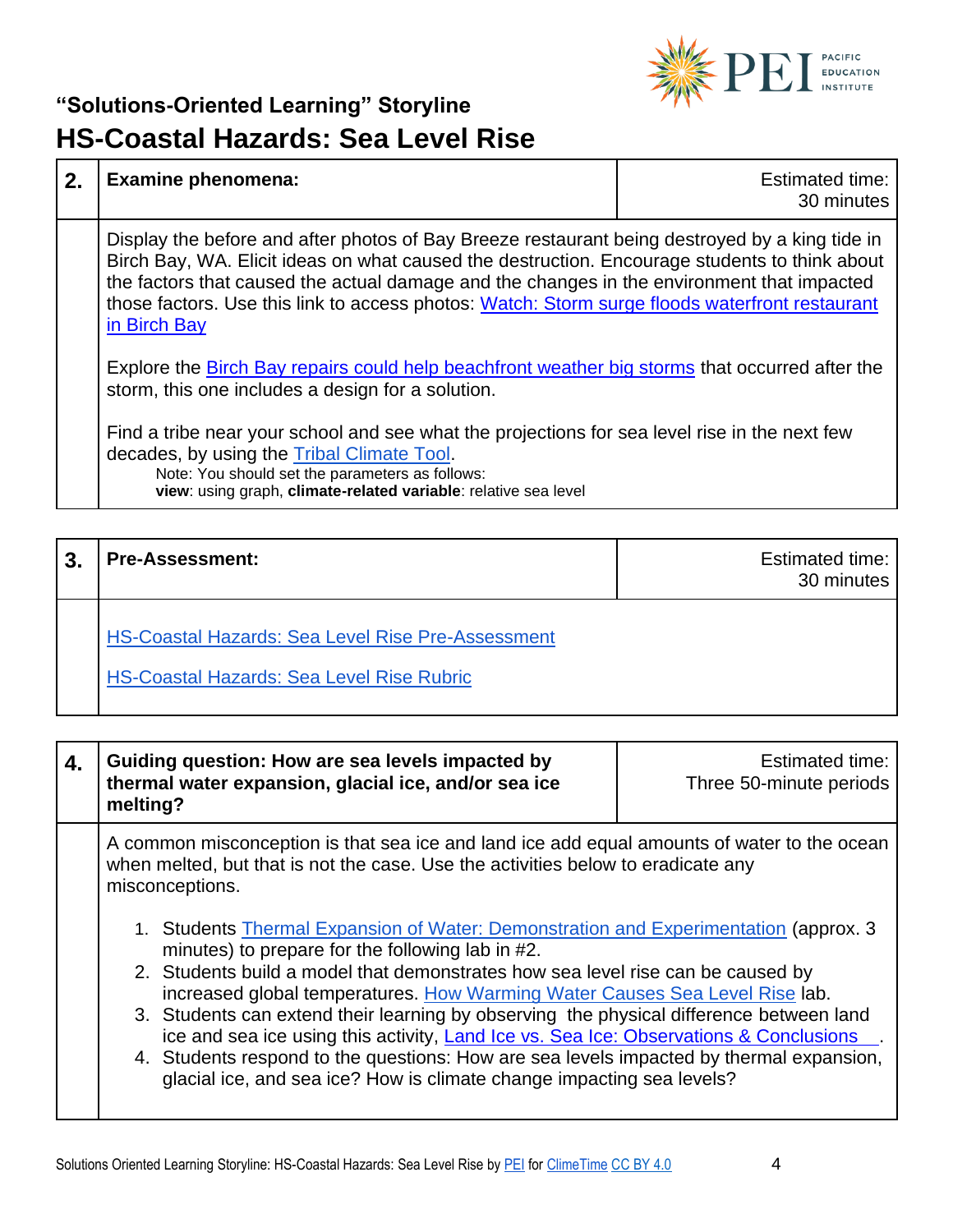

| 5. | Guiding question: How does sea level rise affect coastal<br>locations?                                                                                                                                                                                                                                                                                                                                            | Estimated time:<br>Two 50-minute periods |
|----|-------------------------------------------------------------------------------------------------------------------------------------------------------------------------------------------------------------------------------------------------------------------------------------------------------------------------------------------------------------------------------------------------------------------|------------------------------------------|
|    | 1. Students respond to the question: When the sea level rises, what are some possible<br>consequences to those that live near the coast and even those that live away from the<br>coast but near watersheds? Some examples to share after students have generated<br>some possible consequences: Coastal Erosion.                                                                                                 |                                          |
|    | 2. Students read Tacoma redesigning popular beach using climate change projections<br>(there is also a video in the article). The following tribal stories may also be used as an<br>alternative: Sea Level Rise in the South Salish Sea or Our Future Climate In Samish<br><b>Traditional Territory</b>                                                                                                          |                                          |
|    | 3. Students respond to the following questions:<br>a. Are any parts of their community threatened by sea level rise and if so, what<br>solutions has the city implemented?<br>b. How much money did the solution cost?<br>c. Do you support the solution? Give reason for either supporting or refuting the<br>solution.                                                                                          |                                          |
|    | 4. Students explore the U.S. Climate Resilience Tool Kit. This tool allows students to<br>explore rising sea levels in WA, as well as other areas across the U.S. Students choose<br>different layers on the map, including property, income, landmarks, and ethnicity. For<br>coastal communities that have cliffs, consider doing a virtual beach profile to show how<br>sea level rise will impact the cliffs. |                                          |
|    | If your area is not threatened by sea level rise, make a connection to areas that are impacted.<br>Connections include food sources, transportation, recreation, family connections, etc. A good<br>resource for finding projects like the project noted in #1 is WA Coastal Hazards Resilience<br>Network.                                                                                                       |                                          |

| 6. | Guiding question: How have coastline alterations<br>impacted current landscapes?                                                                                                                                                                                                                                                                                                                                                                                                       | <b>Estimated time:</b><br>Two 50-minute periods |
|----|----------------------------------------------------------------------------------------------------------------------------------------------------------------------------------------------------------------------------------------------------------------------------------------------------------------------------------------------------------------------------------------------------------------------------------------------------------------------------------------|-------------------------------------------------|
|    | 1. Students watch Washaway Beach - Fastest Eroding Place (until 1 min), Ask students to<br>think about their nearest coast, populated (waterfronts) and non-populated<br>(beaches/bluffs). Have they noticed any changes in the past years or seasons?<br>Students turn to their elbow partners and peer share:<br>• What are the constraints the homeowners are facing?<br>• What would you do if you were the cranberry farmers?<br>• What is the cost to the suggested alternative? |                                                 |
|    | 2. Continue the video, Washaway Beach - Fastest Eroding Place (after 1 min), Students<br>turn to their elbow partners and peer share:<br>• What do you think about the solution to Washaway Beach? Do you                                                                                                                                                                                                                                                                              |                                                 |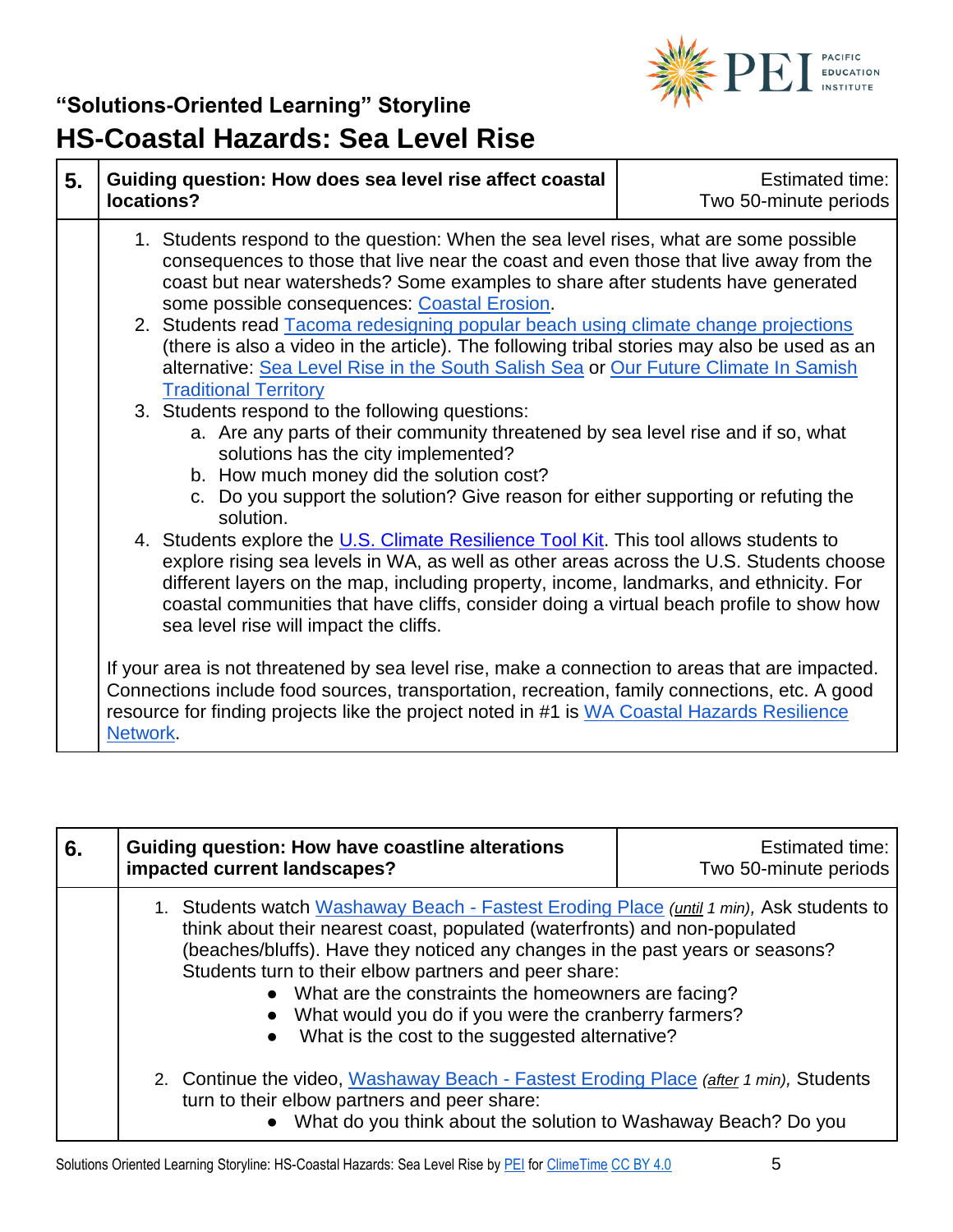

- think it is a long- or short-term solution?
- What do you think of additions to your own local coastlines?
- 3. Students explore clam gardens at [the Clam Garden Network](https://clamgarden.com/) and how they have been used by Indigenous peoples from Alaska to the PNW. Students evaluate the use of clam gardens noting the criteria and the tradeoffs of this solution to the effects of sea level rise.

| 7. | Guiding question: What role do living systems play in<br>providing solutions to coastal erosion problems?                                                                                                                                                                                                                                                                                                                                                                                                                                                                      | <b>Estimated time:</b><br>Two 50-minute periods |
|----|--------------------------------------------------------------------------------------------------------------------------------------------------------------------------------------------------------------------------------------------------------------------------------------------------------------------------------------------------------------------------------------------------------------------------------------------------------------------------------------------------------------------------------------------------------------------------------|-------------------------------------------------|
|    | P.O.E. format (predict-observe-explain)                                                                                                                                                                                                                                                                                                                                                                                                                                                                                                                                        |                                                 |
|    | <b>Predict:</b> Either as a class or in pairs, have students talk about what they know about<br>estuaries (what are some benefits). Show students <b>Blue Carbon: A Story from the</b><br>Snohomish Estuary Then, ask students to predict and share what they think would happen<br>if estuaries were destroyed or removed due to climate change and/or human activities.                                                                                                                                                                                                      |                                                 |
|    | <b>Observe:</b> Now have students watch <b>Coastal Resiliency</b> and have them note observations<br>about natural coastal resilience.                                                                                                                                                                                                                                                                                                                                                                                                                                         |                                                 |
|    | <b>Explain:</b> Have students answer the guiding question: What role do living systems play in<br>solving sea level rise and coastal erosion problems? (Note to teacher: guide students<br>towards the idea that sometimes you can grow a solution which may be more resilient than<br>one you build. Natural habitats such as estuaries can adapt, change, and be resilient<br>towards the steady sea level rise. Human constructed structures must be constantly<br>updated or adjusted, but natural structures will grow and break down as a natural selection<br>process). |                                                 |
|    | Extension activity: Students can be assigned various coastal habitats and research the<br>benefits, adaptation capability, and how humans may have already altered/ damaged such<br>habitats. Coastal habitats include coral reefs, beaches, sand dunes, rock pools and rock<br>platforms, estuaries, and mangroves.                                                                                                                                                                                                                                                           |                                                 |
|    | Estuaries and climate change and coastal erosion:<br><b>Blue Carbon: A Story from the Snohomish Estuary</b><br>$\circ$<br><b>Coastal Resiliency</b><br>$\circ$                                                                                                                                                                                                                                                                                                                                                                                                                 |                                                 |

| 8. Guiding question: What criteria and constraints need to<br>be considered when proposing solutions to sea level | Estimated time: I<br>50 minutes |
|-------------------------------------------------------------------------------------------------------------------|---------------------------------|
| rise?                                                                                                             |                                 |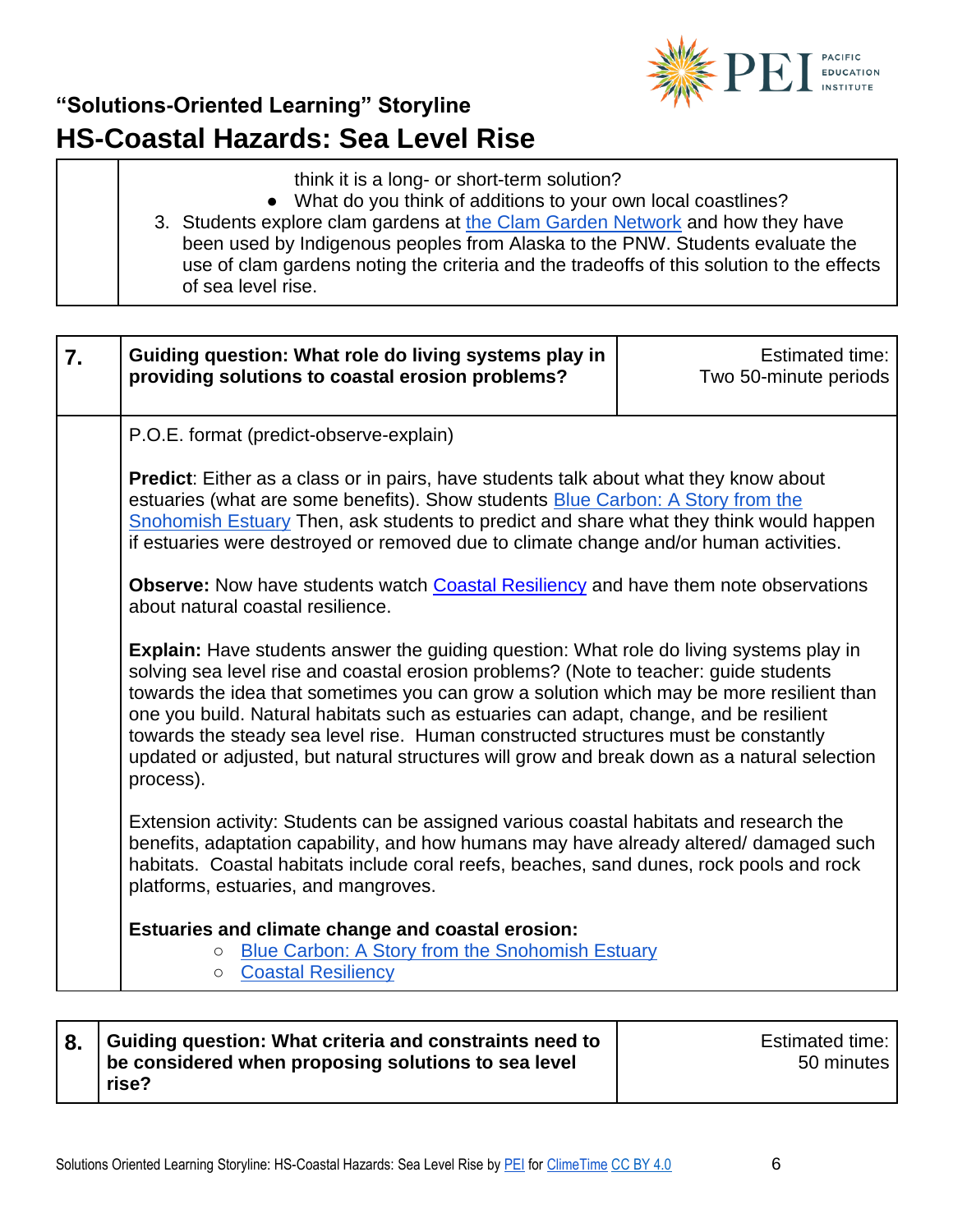



| 9. | Guiding question: What is the impact of climate change<br>on coastal communities? What strategies are most<br>effective in adapting to sea level rise?                                                                                                                                                                                                                                                                                                                            | Estimated time:<br>Three- Five 50-minute<br>periods |
|----|-----------------------------------------------------------------------------------------------------------------------------------------------------------------------------------------------------------------------------------------------------------------------------------------------------------------------------------------------------------------------------------------------------------------------------------------------------------------------------------|-----------------------------------------------------|
|    | 1. Students Choose and evaluate one of the following plans:<br>Olympia Sea Level Rise Response Plan<br>$\bullet$<br>A Coastal Community- Erosion Impact and Response, Ocean Shores<br>$\bullet$<br><b>Taholah Village Relocation Master Plan Project</b><br>$\bullet$<br>Anacortes, Washington Rebuilds Water Treatment Plant for Climate Change<br>$\bullet$<br><b>Squaxin: Sea Level Rise</b><br>Preparing for Climate Change, Seattle Office of Sustainability and Environment |                                                     |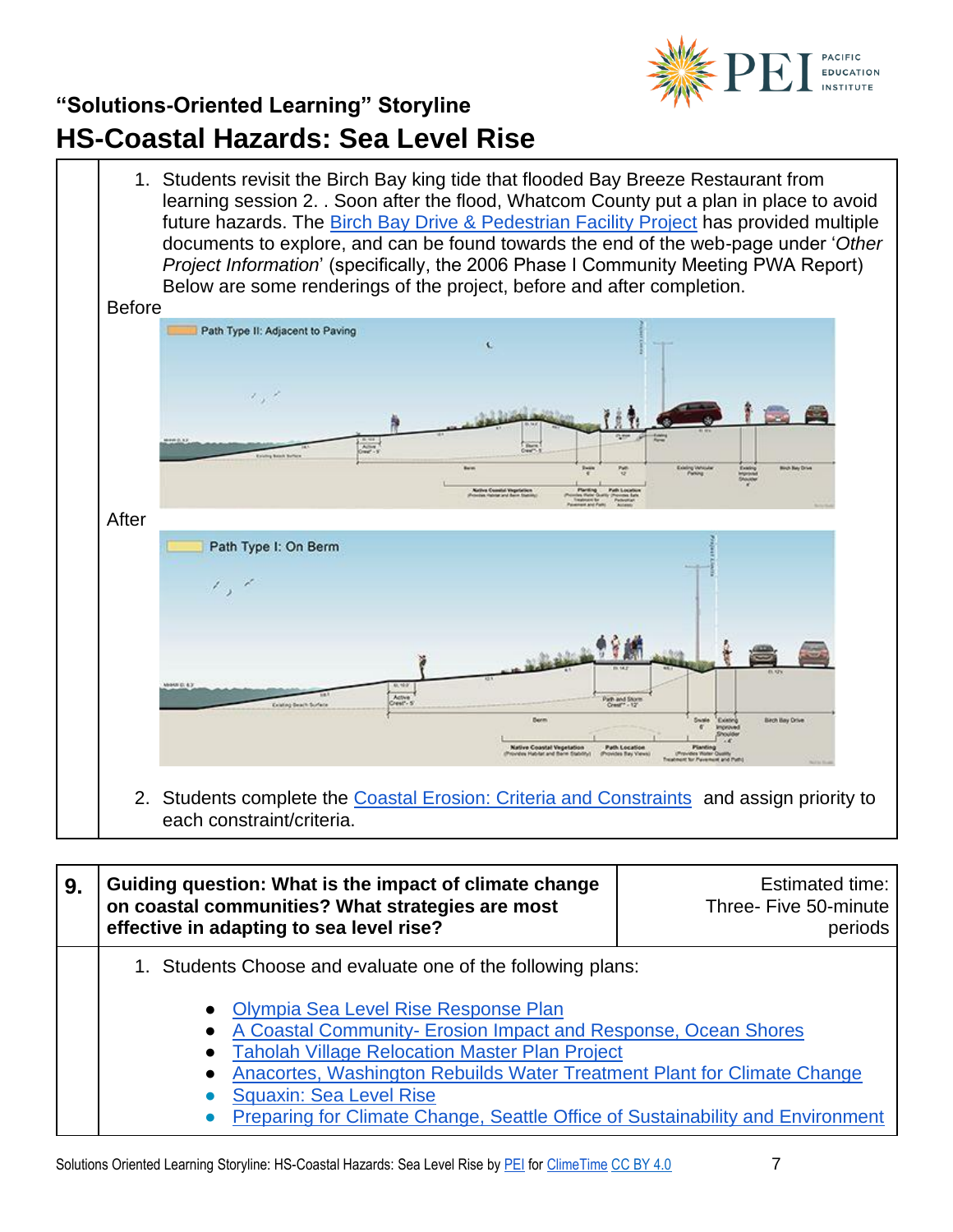

- [Climate Risk Assessment -](https://www.cityoftacoma.org/cms/one.aspx?portalId=169&pageId=114164) City of Tacoma
- [Climate Action and Adaptation Plan, City of Long Beach](http://www.longbeach.gov/lbds/planning/caap/)
- 2. Students research how climate change is impacting their chosen community. Students can use the 5 criteria of a vulnerability assessment that was introduced in the preassessment in crafting their explanation as well as the science learned in session 4.
- 3. Students then evaluate the strategies for how the community is working to reduce the impact of sea level rise on their coastlines. In their evaluation, students consider cost, safety, reliability, and aesthetics, as well as possible social, cultural and environmental impacts. Students propose their own ideas of strategies that would decrease the impacts of sea level rise on the coastal communities. Points to consider:
	- Stay and make the location more resilient or relocate.
	- Decide which of the above constraints are the most important (rank the priority level of the constraints)
	- If deciding to stay, what method will be used to stabilize shoreline with different materials, building codes, and create cost benefit analysis.
	- If deciding to relocate, estimate the cost for relocation and to where and why.
	- Think about possible ways to engage with local communities to research their terrestrial, marine, aquatic, infrastructure, and health vulnerability.
- 4. Students (in groups or individually) prepare a presentation for the class or a community. The presentation could be an infographic, a PowerPoint, a written plan, etc. Students ask for feedback and revise as needed.

| 110. | <b>Post-Assessment:</b>                                                                                       | <b>Estimated time:</b><br>30 minutes |
|------|---------------------------------------------------------------------------------------------------------------|--------------------------------------|
|      | <b>HS-Coastal Hazards: Sea Level Rise Post-Assessment</b><br><b>HS-Coastal Hazards: Sea Level Rise Rubric</b> |                                      |

| 11. | Possible next steps/off-ramps/actions/career<br>connections:                                                                                                                                                                                                                                                                                                                                                                                                                                                                                                                                                                                                                                                                                                                   |  |
|-----|--------------------------------------------------------------------------------------------------------------------------------------------------------------------------------------------------------------------------------------------------------------------------------------------------------------------------------------------------------------------------------------------------------------------------------------------------------------------------------------------------------------------------------------------------------------------------------------------------------------------------------------------------------------------------------------------------------------------------------------------------------------------------------|--|
|     | • Engineering hands on experience:<br>In groups of 2-3 students, pick a location and analyze the problems presented with<br>living in the said location. Then propose and design possible solutions with concrete<br>reasoning and cost/analysis evaluations. Past designs (successful or not for that<br>specific location) can be used but must be supported with reasons why that design will<br>work for your said location.<br>• Career Connections: The Washington Coastal Hazards Resilience Network<br>membership includes over 70 members and 150 listsery subscribers who are coastal<br>hazards and climate change practitioners from federal, local and state government<br>agencies, tribes, academic institutions, consulting firms and nonprofit organizations. |  |